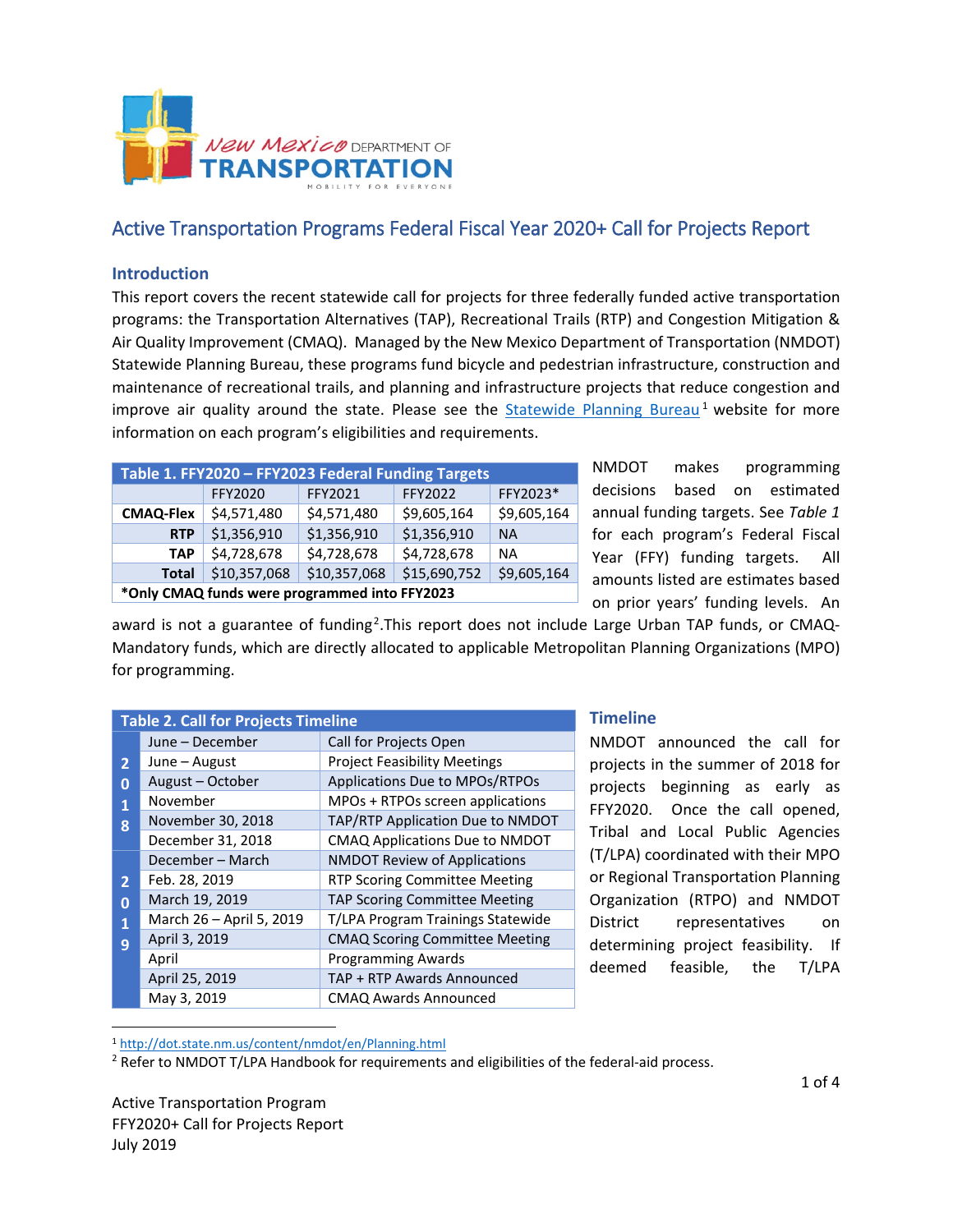responsible charge completed the application and submitted it to their MPO or RTPO for review. See *Table 2* for more detail.

The MPOs and RTPOs were responsible for submitting all eligible and complete applications to NMDOT; NMDOT did not accept late and/or incomplete applications. By the stated deadlines, NMDOT received thirty-eight (38) TAP applications, fifteen (15) RTP applications and seventeen (17) CMAQ applications, requesting over \$71 million in federal funds in total. See *Chart 1.* 



After a rigorous review, a multidisciplinary team of NMDOT staff deemed nine (9) TAP, three (3) CMAQ, and three (3) RTP applications ineligible. All remaining eligible applications were rated and ranked by their respective scoring committees (see below) on potential economic impacts, safety improvements, increased accessibility and environmental enhancements, among other scoring factors detailed in each program Guide.<sup>[3](#page-1-0)</sup>

| <b>CMAQ Scoring Committee</b>                                                                                                                              | <b>Recreational Trails Advisory</b><br><b>Board</b>                                           | <b>TAP Scoring Committee</b>                                                                                                                                               |
|------------------------------------------------------------------------------------------------------------------------------------------------------------|-----------------------------------------------------------------------------------------------|----------------------------------------------------------------------------------------------------------------------------------------------------------------------------|
| •Gabrielle Chavez, NMDOT<br>·Jessica Griffin, NMDOT<br>•Luke Smith, NMDOT<br>•Greg Heitmann, FHWA (non-<br>voting)<br>•Rebecca Maes, NMDOT<br>(non-voting) | •Eldon Reyer, Equestrian<br>•Kevin Balciar, Motorized<br>•Mark Werkmeister, Non-<br>Motorized | • Andrew Wray, Mesilla Valley<br><b>MPO</b><br>. Eric Ghahate, Northern Pueblos<br><b>RTPO</b><br>•Jessica Hunter, NMDOT<br>.Josepth Moriarty, NMDOT<br>•Luke Smith, NMDOT |

In the spring of 2019, NMDOT awarded thirty-seven (37) projects, representing twenty-five (25) unique T/LPAs and NMDOT districts. See *Table 3* for a project award summary and *Table 4* for a complete list of all awards. NMDOT programmed the awarded projects over the next two to four years (FFY2020-2023) to meet annual funding targets and to facilitate the successful completion of multi-phased projects.

<span id="page-1-0"></span> <sup>3</sup> TAP and RTP Program Guide[: http://dot.state.nm.us/content/dam/nmdot/planning/ActiveProg/NMDOT\\_TAP-RTP\\_Guide.pdf](http://dot.state.nm.us/content/dam/nmdot/planning/ActiveProg/NMDOT_TAP-RTP_Guide.pdf) CMAQ Program Guide[: http://dot.state.nm.us/content/dam/nmdot/planning/NMDOT\\_CMAQ\\_Program\\_Guide.pdf](http://dot.state.nm.us/content/dam/nmdot/planning/NMDOT_CMAQ_Program_Guide.pdf)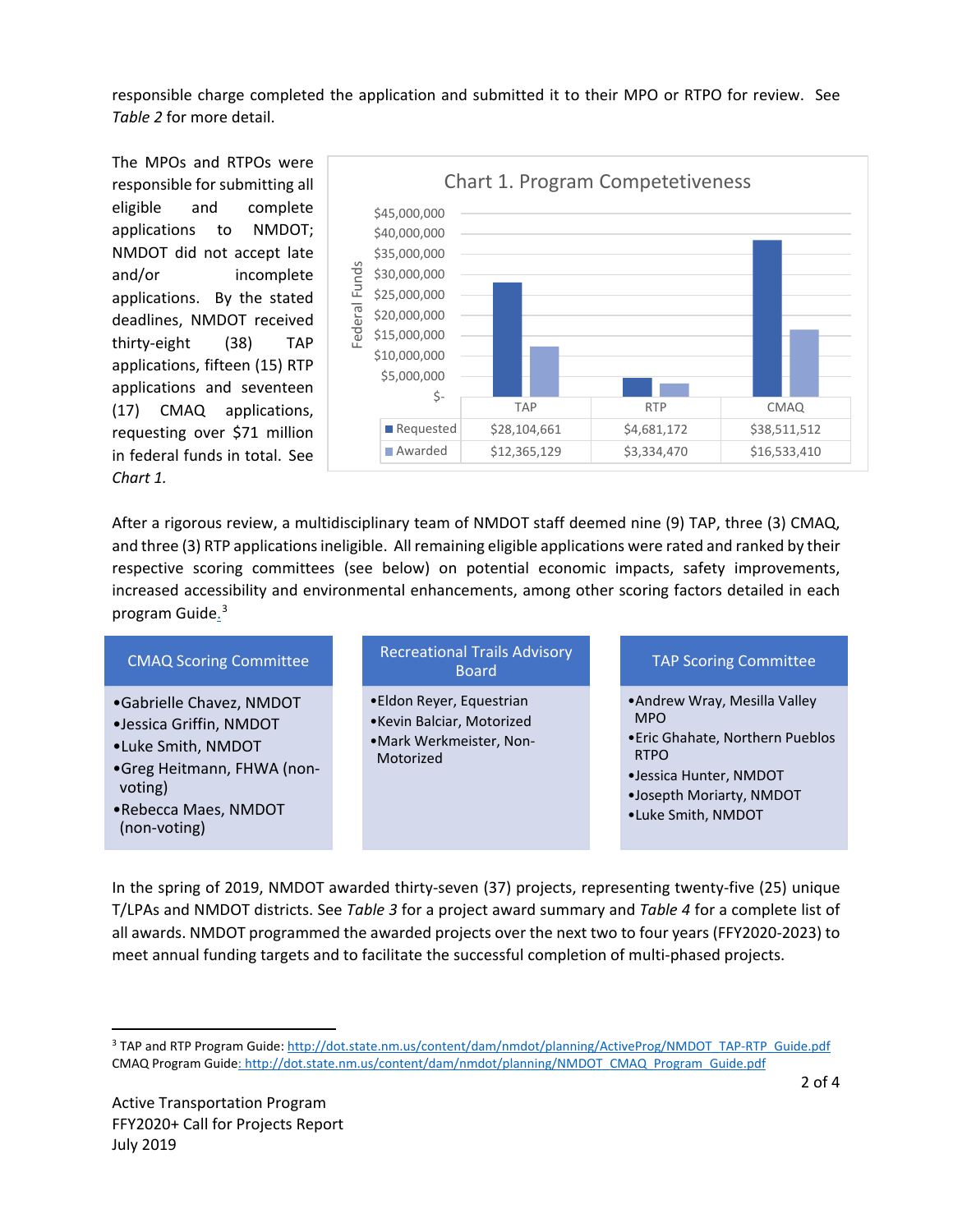## **Next Steps**

In the coming years, award recipients will coordinate with the appropriate NMDOT staff and follow the federal-aid project development process described in the recently updated [NMDOT T/LPA Handbook](http://dot.state.nm.us/content/dam/nmdot/TLPA/TLPA_Handbook_Final_Version_3-4-2019.pdf)<sup>[4](#page-2-0)</sup> to design and construct their awarded projects.

| <b>Table 3. Project Award Summary</b> |             |                             |  |  |
|---------------------------------------|-------------|-----------------------------|--|--|
| Program                               | # of Awards | <b>Federal Award Amount</b> |  |  |
| <b>TAP</b>                            | 20          | \$12,365,129                |  |  |
| <b>RTP</b>                            | 10          | \$3,334,470                 |  |  |
| <b>CMAQ</b>                           |             | \$16,533,410                |  |  |
| Total                                 | 37          | \$32,233,009                |  |  |

While this report describes awarded projects, recipients may cancel projects or request changes (amendments to the project contracts) for scope, budget or timeline. All project amendments are reviewed by the NMDOT Program Coordinator and/or T/LPA Region Coordinator and approved or

denied in accordance with the  $STIP$  Procedures Manual<sup>[5](#page-2-1)</sup>, the NMDOT T/LPA Handbook and federal program guidance.

Depending on the availability of funds, the next call for projects may occur as early as 2021 for projects beginning in FFY2023.

## **Resources**

The following resources are available for prospective and current recipients of federal funds offered through the NMDOT Statewide Planning Bureau.

- NMDOT [Project Oversight Division:](http://dot.state.nm.us/content/nmdot/en/POD_Pubs.html) Comprehensive list of documents, guides and forms related to federally funded T/LPA projects. http://dot.state.nm.us/content/nmdot/en/POD\_Pubs.html
- NMDOT Construction [Civil Rights Bureau \(CCRB\):](http://dot.state.nm.us/content/nmdot/en/OEOP.html) CCRB oversees compliance with the American's with Disabilities Act (ADA), Title VI, and the Disadvantaged Business Enterprise Program (DBE) among other federal programs and requirements that apply to all recipients of federal funds. http://dot.state.nm.us/content/nmdot/en/OEOP.html
- [NMDOT T/LPA Handbook 2019:](http://dot.state.nm.us/content/dam/nmdot/TLPA/TLPA_Handbook_Final_Version_3-4-2019.pdf) NMDOT's recently updated guide for all federally-funded T/LPA projects. http://dot.state.nm.us/content/dam/nmdot/TLPA/TLPA\_Handbook\_Final\_Version\_3-4-2019.pdf
- [New Mexico Local Technical Assistance Program \(LTAP\):](http://ltap.unm.edu/) The NM LTAP center provides technical assistance and trainings to local governments and municipalities across New Mexico. http://ltap.unm.edu/
- National Park Service [Rivers, Trails and Conservation Assistance Program:](https://www.nps.gov/orgs/rtca/index.htm) Facilitation and planning assistance for community-led natural resource conservation and outdoor recreation projects across the nation. https://www.nps.gov/orgs/rtca/index.htm

<span id="page-2-0"></span> <sup>4</sup> http://dot.state.nm.us/content/dam/nmdot/TLPA/TLPA\_Handbook\_Final\_Version\_3-4-2019.pdf

<span id="page-2-1"></span><sup>5</sup> http://dot.state.nm.us/content/dam/nmdot/STIP/Official\_STIP\_Procedures\_Manual\_with\_FHWA-FTA\_Concurrence.pdf